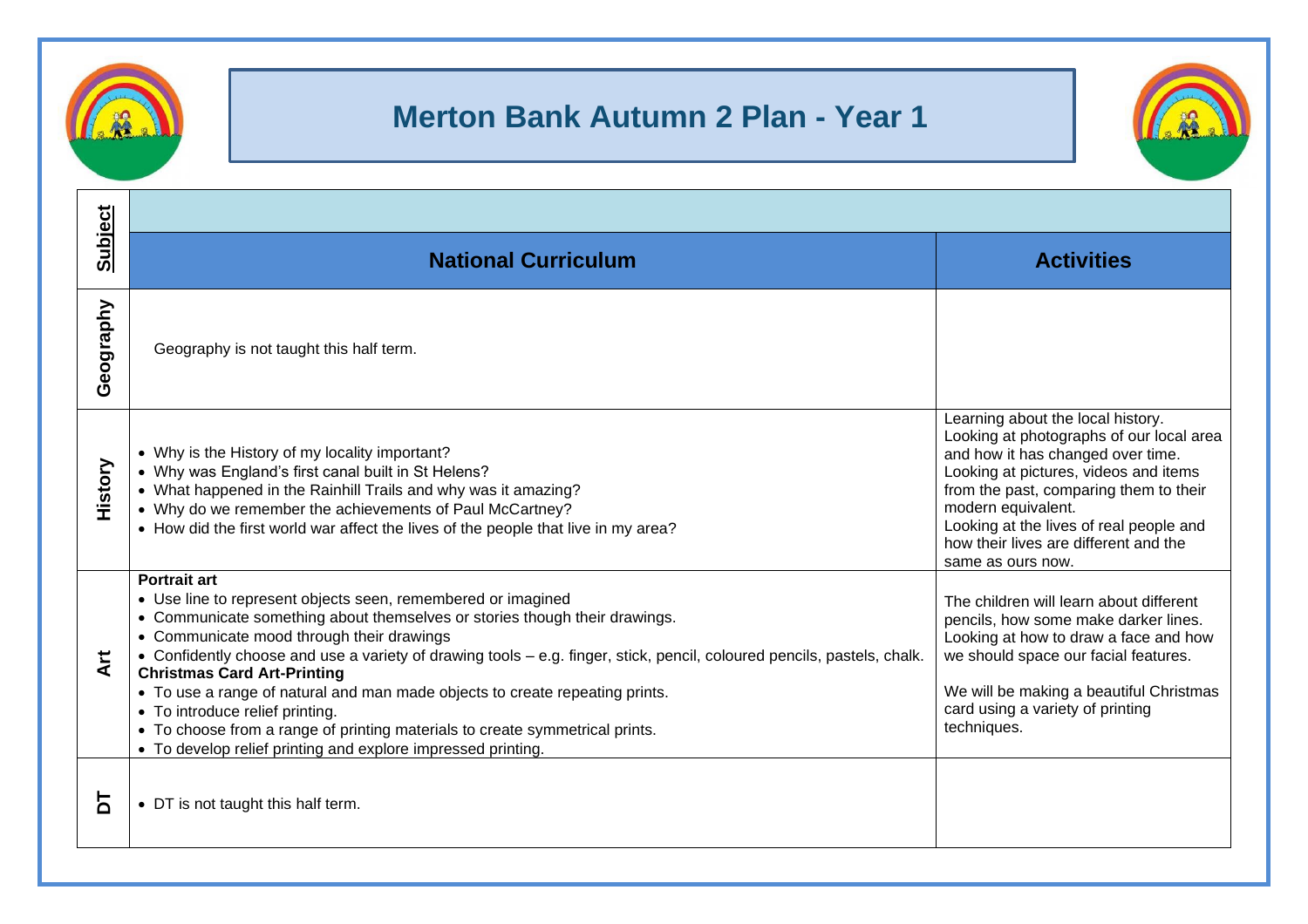| Computing | <b>Using technology purposefully</b><br>• use technology purposefully to create, organise, store, manipulate and retrieve digital content<br>Word<br>1. To use the keyboard on my device.<br>2. To know how to use the trackpad to move the cursor and click<br>3. To know how to log in using a username and password<br>4. To know where to save documents<br>5. To know where to find saved documents<br>6. To add information to my work from internet research<br><b>ADDITIONAL WORD OBJECTIVES</b><br>• To type into a document<br>• To change the size of text<br>• To change the colour of text<br>• To know how to insert a clipart/image<br><b>Online safety</b><br>• use technology safely and respectfully, keeping personal information private; identify where to go for help and<br>support when they have concerns about content or contact on the internet or other online technologies<br><b>Copyright and ownership</b><br>• I can explain why work I create using technology belongs to me<br>• I can say why it belongs to me (e.g. it is my idea or I designed it)<br>• I can see my work so that others know it belongs to me (e.g. filename, name on content. | Using the laptops to create a piece of<br>work.<br>Using the laptops to go onto to the<br>internet to access educational games.<br>Going on the internet for research<br>purposes.                                                |
|-----------|---------------------------------------------------------------------------------------------------------------------------------------------------------------------------------------------------------------------------------------------------------------------------------------------------------------------------------------------------------------------------------------------------------------------------------------------------------------------------------------------------------------------------------------------------------------------------------------------------------------------------------------------------------------------------------------------------------------------------------------------------------------------------------------------------------------------------------------------------------------------------------------------------------------------------------------------------------------------------------------------------------------------------------------------------------------------------------------------------------------------------------------------------------------------------------------|-----------------------------------------------------------------------------------------------------------------------------------------------------------------------------------------------------------------------------------|
| Science   | <b>Animals</b><br>Can identify and name a variety of common animals including fish, amphibians, reptiles, birds and mammals.<br>• Can identify and name a variety of common animals that are carnivores, herbivores and omnivores.<br>• Can describe and compare the structure of a variety of common animals (fish, amphibians, reptiles, birds and<br>mammals)<br>• Can identify, name, draw and label the basic parts of the human body and say which part of the body is<br>associated with each one                                                                                                                                                                                                                                                                                                                                                                                                                                                                                                                                                                                                                                                                              | We will be comparing and classifying<br>different animals. Looking at what<br>characteristics they need to have to be<br>placed into a specific category.<br>We will be using videos and pictures to<br>deepen our understanding. |
| Music     | Rhythm in the Way We Walk<br>Pulse, rhythm and pitch, rapping, dancing and singing.                                                                                                                                                                                                                                                                                                                                                                                                                                                                                                                                                                                                                                                                                                                                                                                                                                                                                                                                                                                                                                                                                                   | Listening and appraising different pieces<br>of music.<br>Rhythm and pulse games.                                                                                                                                                 |
| 뿐         | <b>Fundamentals</b><br>Pupils should develop fundamental movement skills, become increasingly competent and confident and access a<br>broad range of opportunities to extend their agility, balance and coordination, individually and with others.<br>They should be able to engage in competitive (both against self and against others) and co-operative physical<br>activities, in a range of increasingly challenging situations.<br>Pupils should be taught to master basic movements including running, jumping, throwing and catching, as well as<br>developing balance, agility and co-ordination, and begin to apply these in a range of activities.                                                                                                                                                                                                                                                                                                                                                                                                                                                                                                                        | Key physical skills:<br>Balancing<br>$\bullet$<br>Sprinting<br>$\bullet$<br>Jogging<br>Dodging<br>Jumping<br>Hopping<br>Skipping<br>$\bullet$                                                                                     |